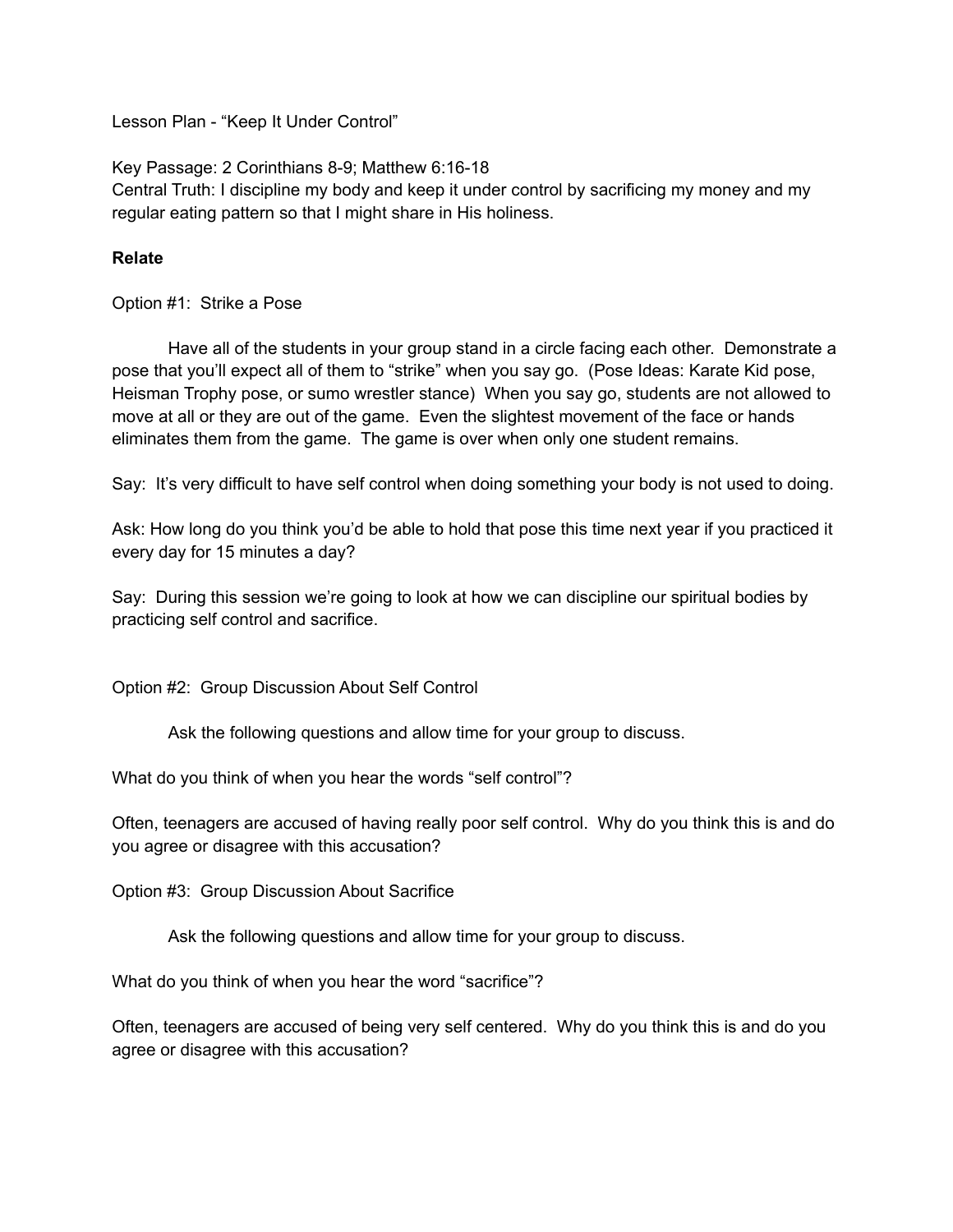### **Realize**

Bible Teaching Plan:

Introduction to the Passage

Teach: Because of the prolific number of 5K races and because most Americans are less familiar with distance involved, many of these events attract a noticeable number of contestants who are significantly hindered by coming to the race without keeping it under control. One runner comes dressed in a heavy thermal gear because she left for the event on a cool morning – but then feels so hot that she is ready to pass out after she has covered the first mile of the race. Another runner stops for a heavy, greasy breakfast buffet on the way to the event – and his stomach is cramping and heaving before he knows what hit him.

When these runners turn their attention to the race at hand, they would have been much happier to have gone through their morning routines differently. The first runner would gladly sacrifice her temporary warmth on the way to the event. The second would love to go back in order to practice self-control as he satisfied his hunger at the breakfast table. Their pursuit of instant gratification had a significantly negative impact on the rest of their race!

## READ 1 Corinthians 9:24-27

Teach: In contrast to the culture of instant gratification in which our teenagers live, the Christian running as described in 1 Corinthians 9:24-27 can experience tremendous benefit from exercising spiritual disciplines associated with self-control and sacrifice. Giving money to the Kingdom of Christ and abstaining from food by fasting are practical ways that the believer can encourage these desired character traits as we run. These two disciplines are essential to our mandate to "keep it under control" as we "do not run aimlessly" in our pursuit to obtain "the imperishable prize."

Why Should I Give Away My Money?

Teach: In the world today, giving away money is widely celebrated, praised, and rewarded. We are encouraged to give money to the less fortunate – whether they are the needy in our own community, orphans on the other side of the world, or puppies in need of a permanent home. Meanwhile, in the wake of every natural disaster, celebrities flock together to create special events to help mobilize people from across the nation to give resources in order to help people and communities rebuild.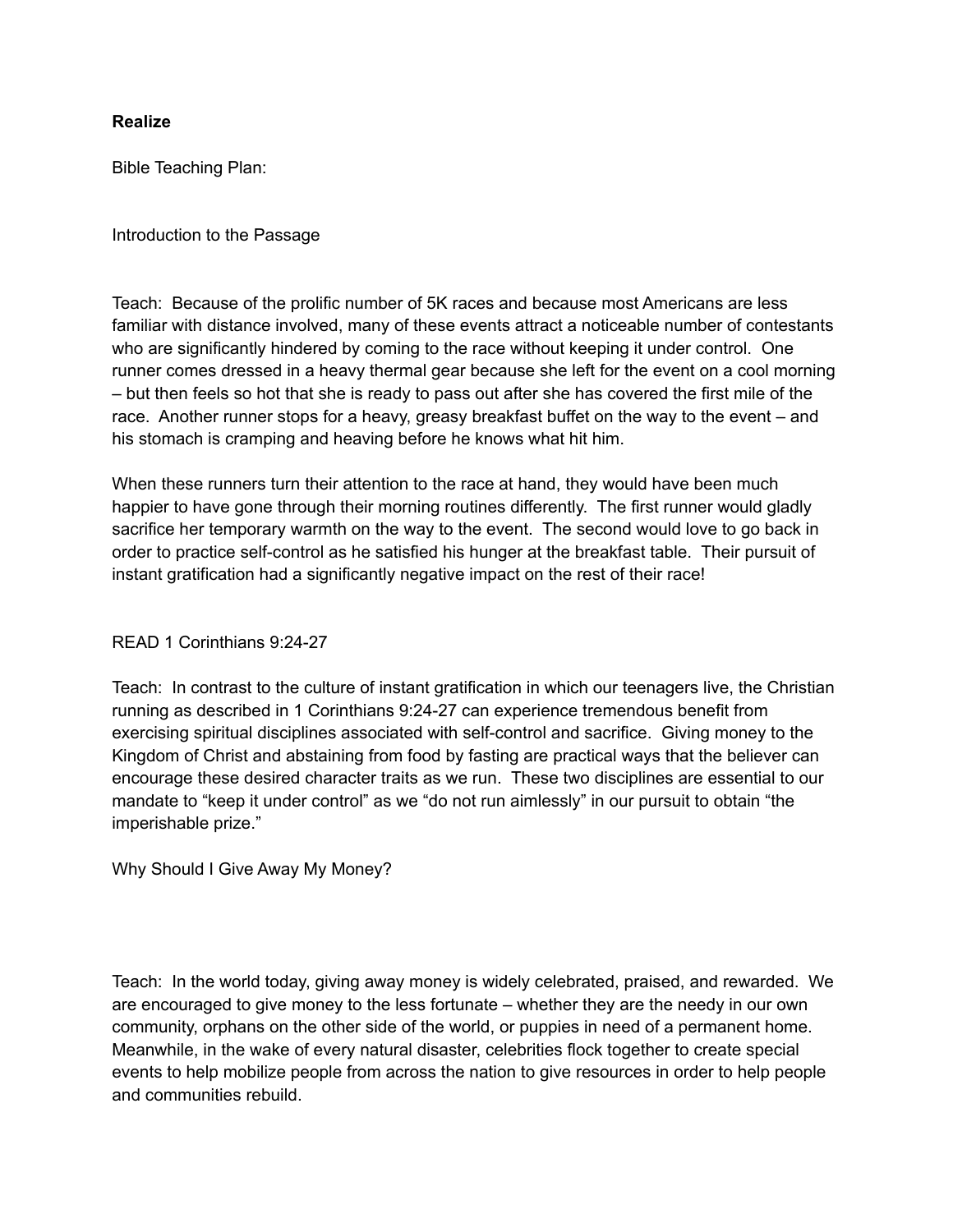While giving money to assist human need or support a cherished cause are great things to do, when the Bible talks about giving money, it has something a little bigger as its focus. In the letter of 2 Corinthians, Paul spends chapters 8 and 9 in a discussion about taking up a collection to support the impoverished and embattled church in Jerusalem. Instead of asking for a specific dollar amount or percentage of income, however, Paul targets the heart motivations of his audience. As his encouragement to give money unfolds over multiple chapters, he primarily wants his audience to look at their giving from the perspective of their own attitudes and motivations.

# READ 2 Corinthians 8-9

Teacher's Note: It may be a good idea to have different students read different sections of these 2 chapters since the text is so long.

A. Giving Is Primarily to God

Teach: The primary focus of our giving is God Himself. 2 Corinthians 8:5 says that believers "first gave themselves to the Lord and to us by the will of God." God comes first, and others (the "us" of the verse) benefit from the money because God wills it to be so.

While God instructs us to give to Him, He is not in need of our money. Psalm 50:9-12 says, "9I will not accept a bull from your house or goats from your folds. 10For every beast of the forest is mine, the cattle on a thousand hills. 11I know all the birds of the hills, and all that moves in the field is mine. 12If I were hungry, I would not tell you, for the world and its fullness are mine." What He wants is the heart attitude described in 2 Corinthians 9:7-8, which says, "7Each one must give as he has decided in his heart, not reluctantly or under compulsion, for God loves a cheerful giver. 8And God is able to make all grace abound to you, so that having all sufficiency in all things at all times, you may abound in every good work."

Why is it so important to give money to God then? Jesus makes it clear in His teaching that is recorded both in Matthew 6:21 and Luke 12:34 when He says, "For where your treasure is, there your heart will be also." Where you spend and/or give away your money is an astonishingly accurate indication of your highest values and deepest allegiances. Romantic interests, friends, family, video games, cell phones, international missions, weekly giving to your church – your actual spending will provide a trail of crumbs to what the actual desires of your heart are.

Realize Discussion Question #1: How is how we spend our money (or give our money) a reflection of what's important to us?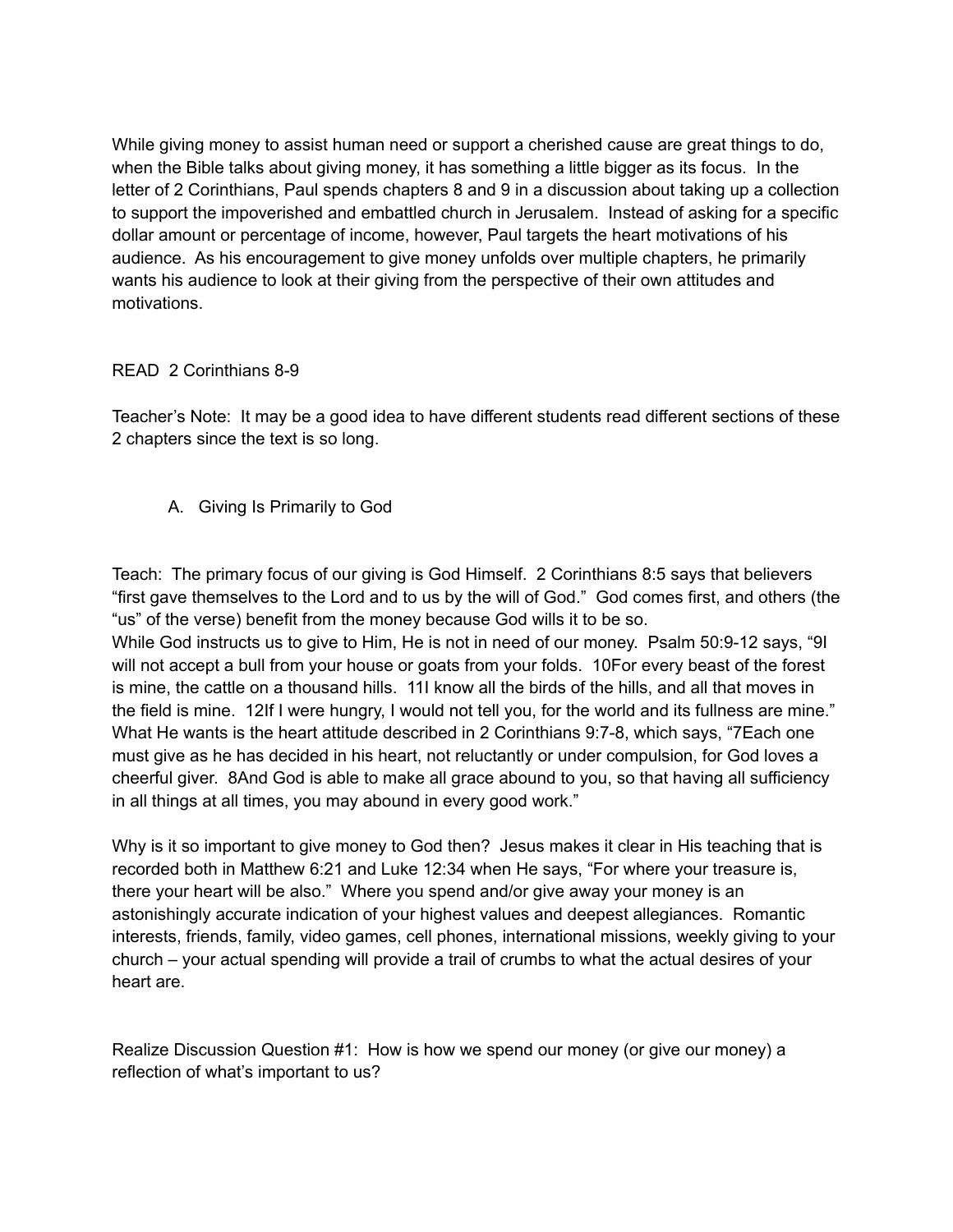B. Giving Is Not About a Specific Amount of Money

Teach: In talking about giving, Paul begins the entire conversation by highlighting the churches of Macedonia, who gave even though they lived in poverty. 2 Corinthians 8:1-4 says, "1We want you to know, brothers, about the grace of God that has been given among the churches of Macedonia, 2for in a severe test of affliction, their abundance of joy and their extreme poverty have overflowed in a wealth of generosity on their part. 3For they gave according to their means, as I can testify, and beyond their means, of their own accord, 4begging us earnestly for the favor of taking part in the relief of the saints." Because they understood the race and the prize at the end, these believers literally begged for the opportunity to give beyond what they could "afford" to give for the sake of other believers and the Kingdom. They were in a temporary season of great difficulty and they had extremely limited personal money – the very excuses for not giving that most American teenagers use – but they found a way to give anyway! As 2 Corinthians 8:12 says, "For if the readiness is there, it is acceptable according to what a person has, not according to what he does not have."

READ Mark 12:41-44

Realize Discussion Question #2: Why was the widow's gift more significant than the gifts of the many rich people?

Teach: Biblical giving cannot fit into the teaching that you give to God with the expectation that God will increase your earthly prosperity in a tit for tat arrangement. If you are able to give money to the Kingdom and still afford to do everything else that you could possibly want to do in life (even if you are giving ten or even fifty percent of your income), are you creating a lifestyle and character of self-control and sacrifice that are helping you to "keep it under control"? There are no cookie-cutter, one-size-fits-all answers to giving. It takes reflection and thoughtfulness in our giving when our goal is a mindset of sacrifice and not just hitting a mathematical calculation or an expected return on investment. This type of giving is an active statement in trusting God to provide for your own needs, as He promises in 2 Corinthians 9:10, saying, "He who supplies the seed to the sower and bread for food will supply and multiply your seed for sowing and increase the harvest of your righteousness."

Realize Discussion Question #3: Are you willing to give to God even though no material blessings may return your way?

What Good Does It Do For Me To Go Without Food?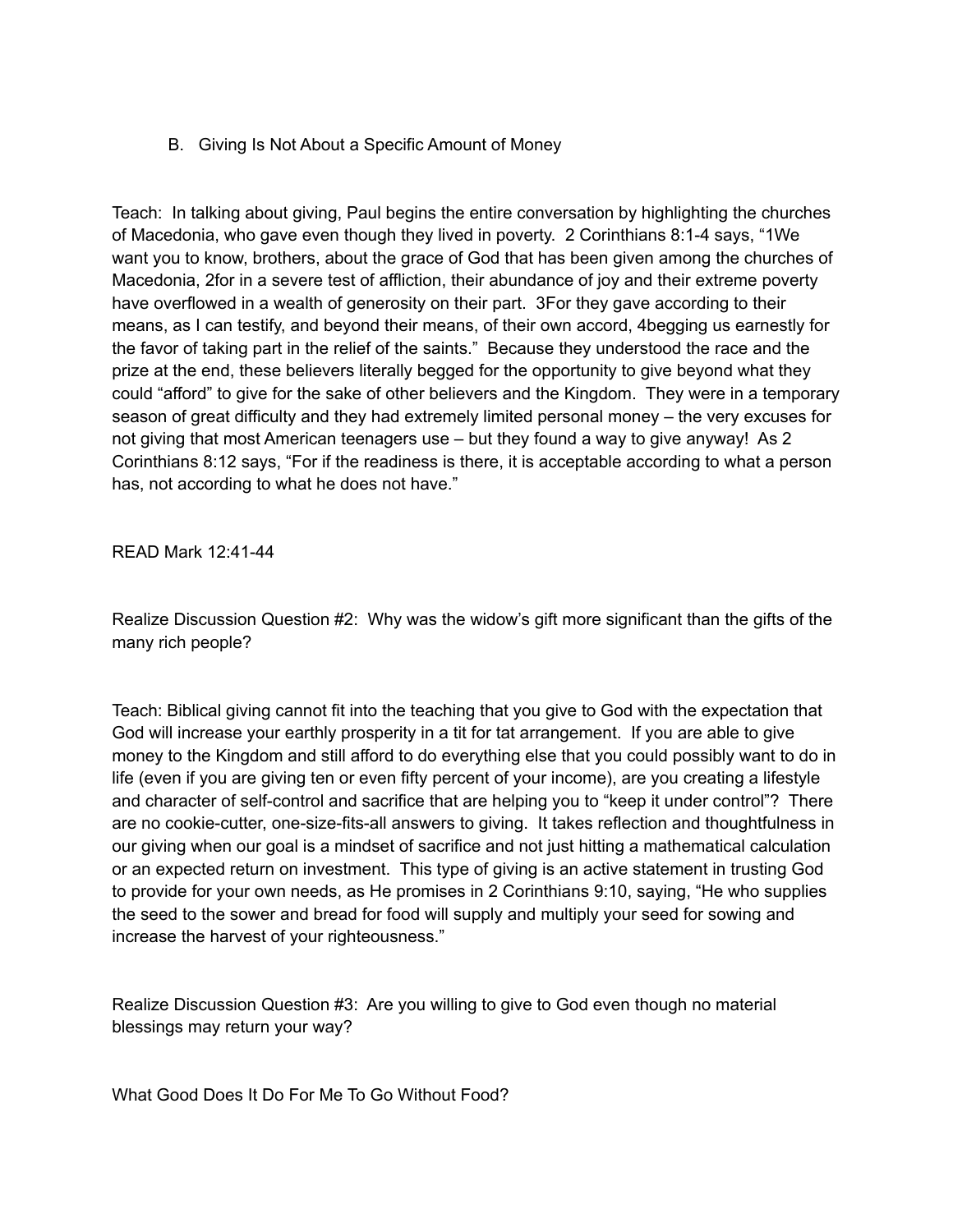Teach: On the rare occasion that the topic of fasting does come to the forefront for evangelical Christians, it is usually not in connection to food. Over the past few years, it has become increasingly popular to see well-meaning Christians announce their upcoming absence (especially around the season of lint) on a particular website as a fast from social media. In the name of fasting, you will also see people giving up soft drinks, meat, chocolate, computer usage, phones, television, and more experiences of everyday life. The ideal that should underlie any of these expressions is that we are giving up something important and enjoyable for the sake of focusing on God, who is even more important. In the strict biblical sense, though, fasting primarily refers to going without food. Even more than being important and enjoyable, food is essential to life itself – thus the implication of this fasting is that God is more important to life than food.

Quote: "Self-indulgence is the enemy of gratitude, and self-discipline is usually its friend and generator. That is why gluttony is a deadly sin. The early dessert fathers believed that a person's appetites are linked: full stomachs and jaded palates take the edge from our hunger and thirst for righteousness. They spoil the appetite for God" -Cornelius Plantinga

Realize Discussion Question #4: Why is fasting from a "need" like food better than fasting from a "want" like the internet, phone, or chocolate?

READ Matthew 6:16-18

Teach: Notice that Jesus talks about "when you fast" and not "if you fast." In addition to showing us the necessity of fasting, these verses speak to two basic truths about the discipline.

A. Fasting Should Not Be Seen By Others

Teach: Fasting is something specifically designed to be left between you and God and no one else. Do not gloss over the irony of the status update posted online for the whole world to see which politely tells your friends that you will be "fasting" from social media and unable to respond to their messages. Instead, the verses of Matthew 6 tell us to go out of our way not to act like we are doing anything out of the ordinary. When it comes to running late for a meal (much less skipping one or more), most of us get grouchy and start telling everyone within a fifty foot radius that we need food NOW. It takes intentional effort to "not look gloomy" so that your fasting will not be seen by the people around you.

In fact, these verses go so far as to say that the person who makes fasting public is a "hypocrite" who has "received their reward" already in the form of the praise and flattery of other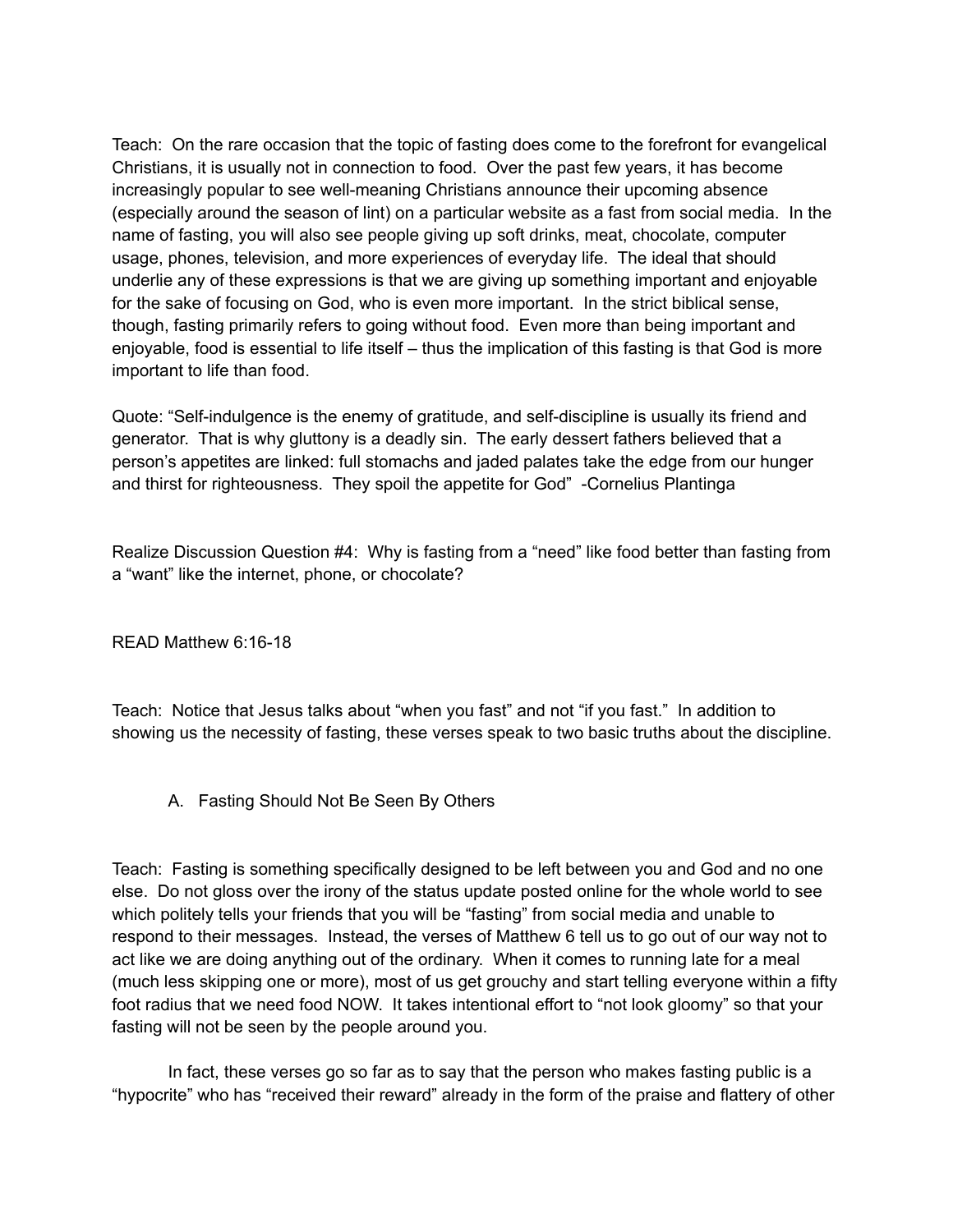people. When we "fast" with the motivation of looking holy or spiritual for others, we are actually not doing the spiritual discipline of fasting at all. In Jesus' extensive interactions in the Gospels with the Pharisees, we see that this truth equally applies to Bible study, prayer, giving, and the other spiritual disciplines. We so easily seek to obtain the perishable prize of the praise of other people in the place of the imperishable prize of God. It is mutually exclusive. According to Matthew 6:24, "No one can serve two masters, for either he will hate the one and love the other, or he will be devoted to the one and despise the other. You cannot serve God and money." You cannot both serve God and pursue the praise and popularity from the masses.

Realize Discussion Question #5: Why does Jesus instruct His disciples to fast in secret?

B. Fasting Will Be Seen By God

Quote: "The most important aspect of this Discipline is its influence on prayer. You'll notice that in one way or another, all the other biblical purposes of fasting relate to prayer" -Donald Whitney

Teach: Just like we discussed in our conversation about prayer from Lesson 2, we cannot think about fasting as a mechanical, automatic practice that gets God to give us what we want – as if we were rubbing the magical bottle to call forth our own personal genie to grant a wish. Fasting does not obligate God to answer our prayers, but he chooses to gladly hear and respond to our fasting like a dad who rewards the obedience of his young children.

READ Mark 2:18-20

Teach: When Jesus' followers were with Him face to face in the joy of his presence, there was no need for fasting. However, Jesus specifically says that when the bridegroom (Jesus) would depart, then His disciples would fast. Our fasting therefore shows our longing to interact and talk with Jesus directly, as His disciples did when He walked among us.

Why is our fasting especially seen by God? When we replace our time spent eating with time spent with God through prayer or Bible study, we affirm His value in our lives. It is a display of our absolute dependence, faith, and trust. At the same time, there are also notes of longing and melancholy. We are saying that we want more of God and that we are not satisfied with where we are! Fasting adds a bent of urgency and fervency to our prayers. While a lack of food normally makes us feel drained and lethargic, skipping food for the sake of a fasting is a shot of pure adrenaline into our prayer life.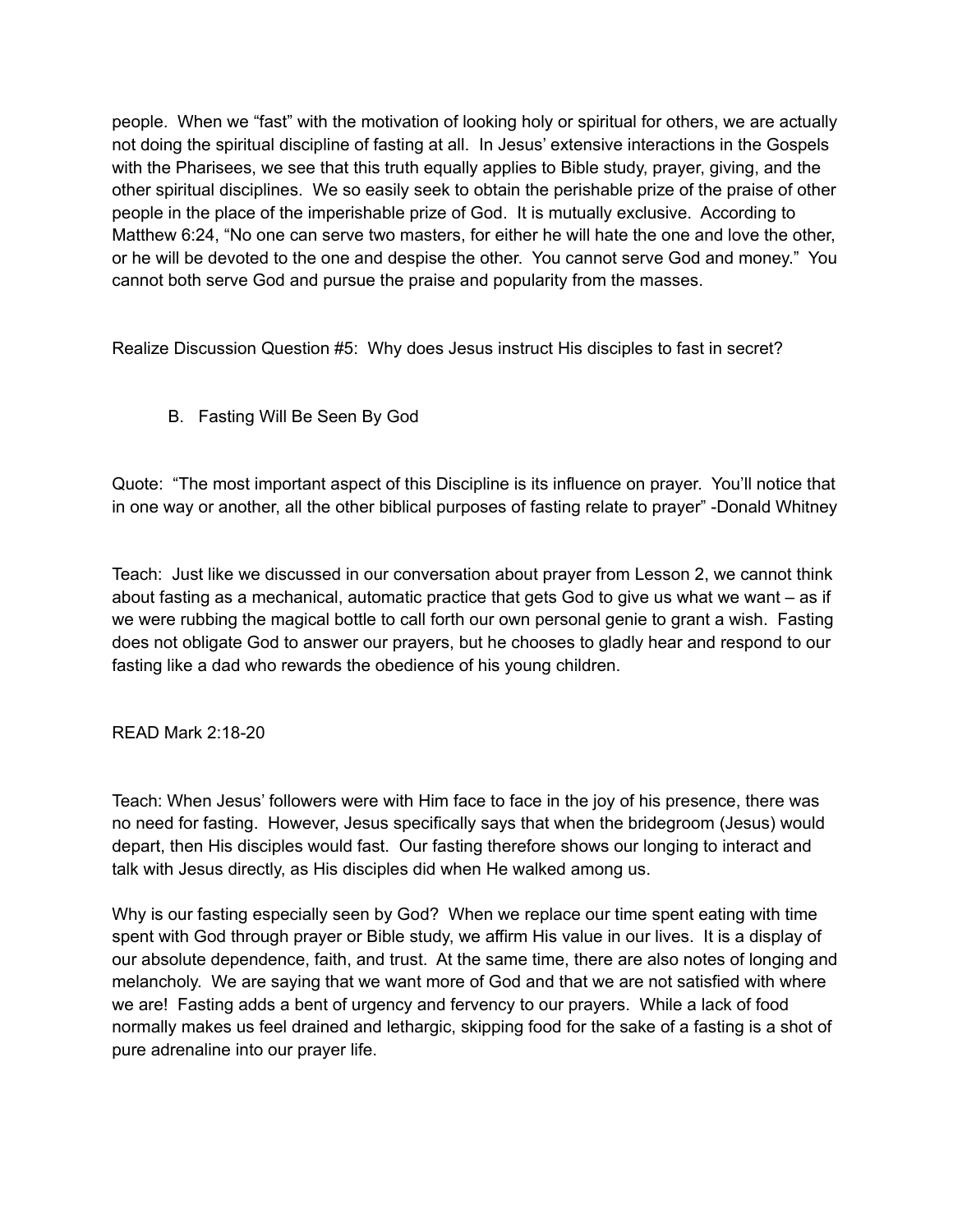Realize Discussion Question #6: How would fasting from food, even from just one meal, contribute to your prayer life?

### **Renovate**

Option #1: A Commitment to Giving and Fasting

Say: Now that we've talked about self control and sacrifice through the disciplines of giving and fasting, you may be thinking "this seems really hard, where do I begin?" The answer: you begin small! Here's an exercise that can get you started.

Have your students spend a few moments alone to pray through and answer the following questions in their work books.

What amount of money do I have that I could give away (either as a one time gift or, for those with part time jobs, on a regular basis) that would be sacrificial like the widow in Mark 12:41-44?

Is there one meal a week that I could give up to spend that time in prayer and fellowship with God? If so, am I willing to do that beginning next week?

Teachers Note: If your group is doing this session before the Saturday night service of 180 Weekend, remind them that they will have the opportunity to give sacrificially towards the 180 Mission Offering in tonights service.

Option #2: Being Self Controlled and Sacrificial In Every Area of Our Lives

Say: Self Control and Sacrifice go beyond the two spiritual disciplines that we discussed today and should reach in to every aspect of our lives.

Have your students spend a few moments alone to pray through and answer the following questions in their work books.

In what areas of my life am I currently struggling to keep under control?

What steps am I willing to take to bring these areas of my life back under control?

Living sacrificially goes way beyond the money we give the church, the poor, or to missions. What possessions or practices do you have that God may be calling you to limit or completely give away in an act of sacrifice.